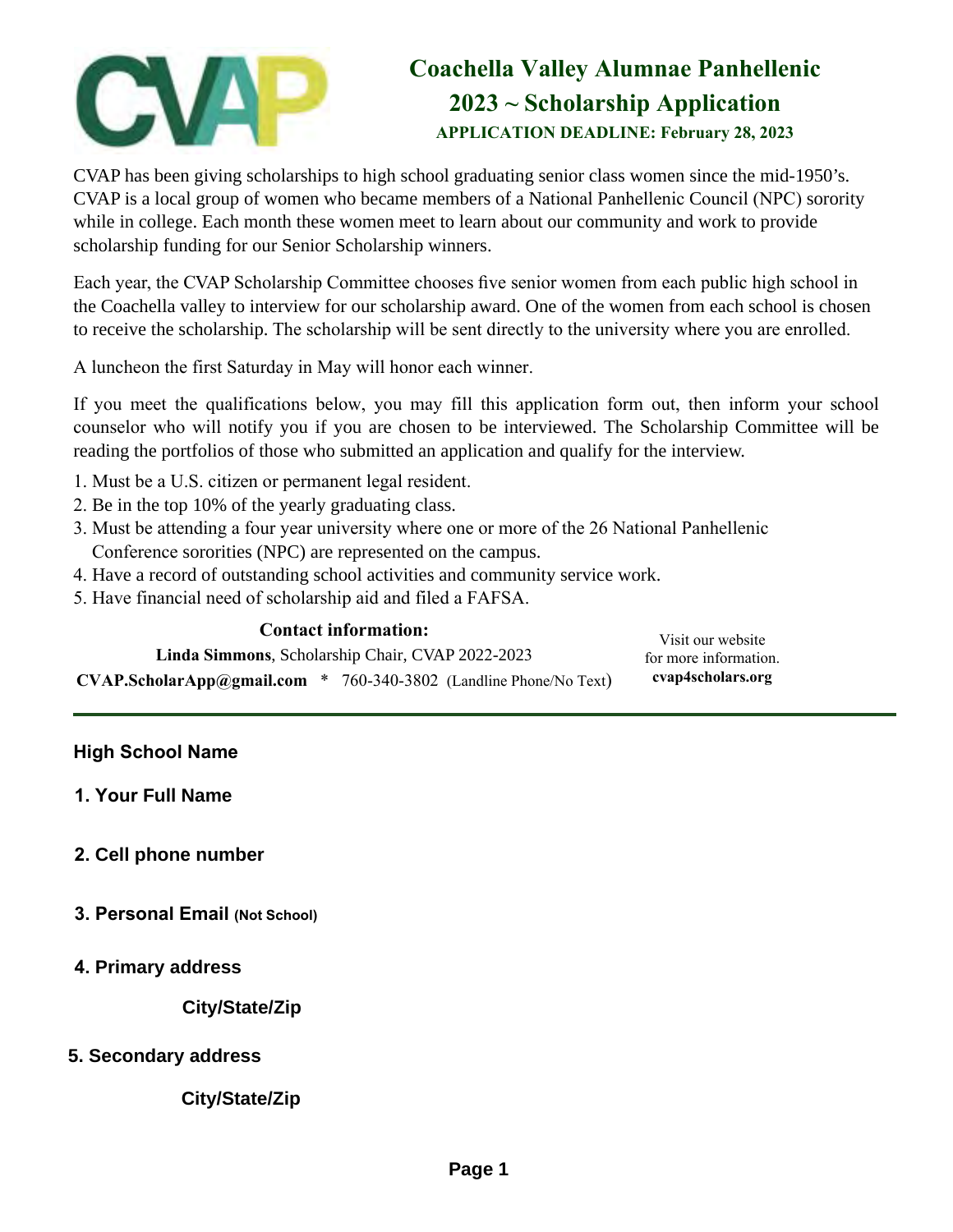- **6. Full names of parent(s)/guardian(s)**
- **7. Your parent(s) / guardian(s) occupation and present employer**
- **8. Number of people in your family Number who are or will be attending college in the fall, including you**
- **9. Grade point average (weighted) after JANUARY grades**
- **10. Which AP/IB classes did you pass the National exam with a 3 or better? (or scheduled to take in May?**
- **11. What is your rank in the class of February 2023?**
- **12. List and briefly describe your favorite three (3) school and community volunteer activities, including any leadership positions held.**

- **13. List no more than five (5) universities to which you have applied**
- **14. What is your top choice of university?**
- **15. As of this time, what is your intended major?**
- **16. How do you plan to pay for your university years?**
- **17. What siblings or close relatives have attended a university?**
- **18. Name any relatives (and/or close friends) who are a part of a national sorority or fraternity and name their sorority or fraternity.**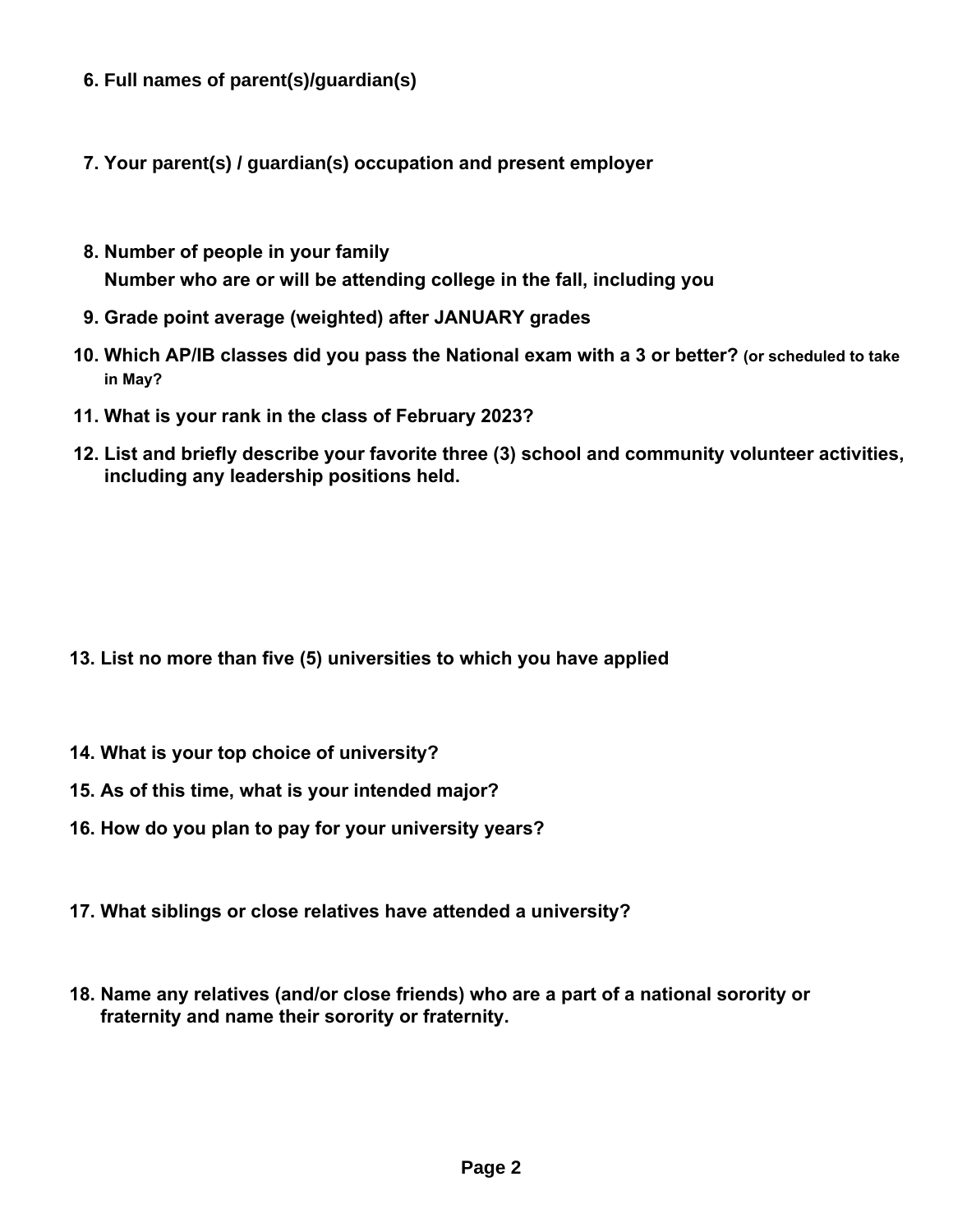**19. How do you see yourself participating as an active member of a sorority?\***

**Do you plan to take part in Sorority Recruitment this fall?\* (Even if hosted virtually or hybrid format)**

**20. Write a short essay telling us about your journey to this point in your life**.

**You may include special information about your family or mentors who helped you on this path to higher education. Refer to any event or incident that is especially important to you being the person you are today. How will college further your life goals? Please keep this to a 250 word max.**